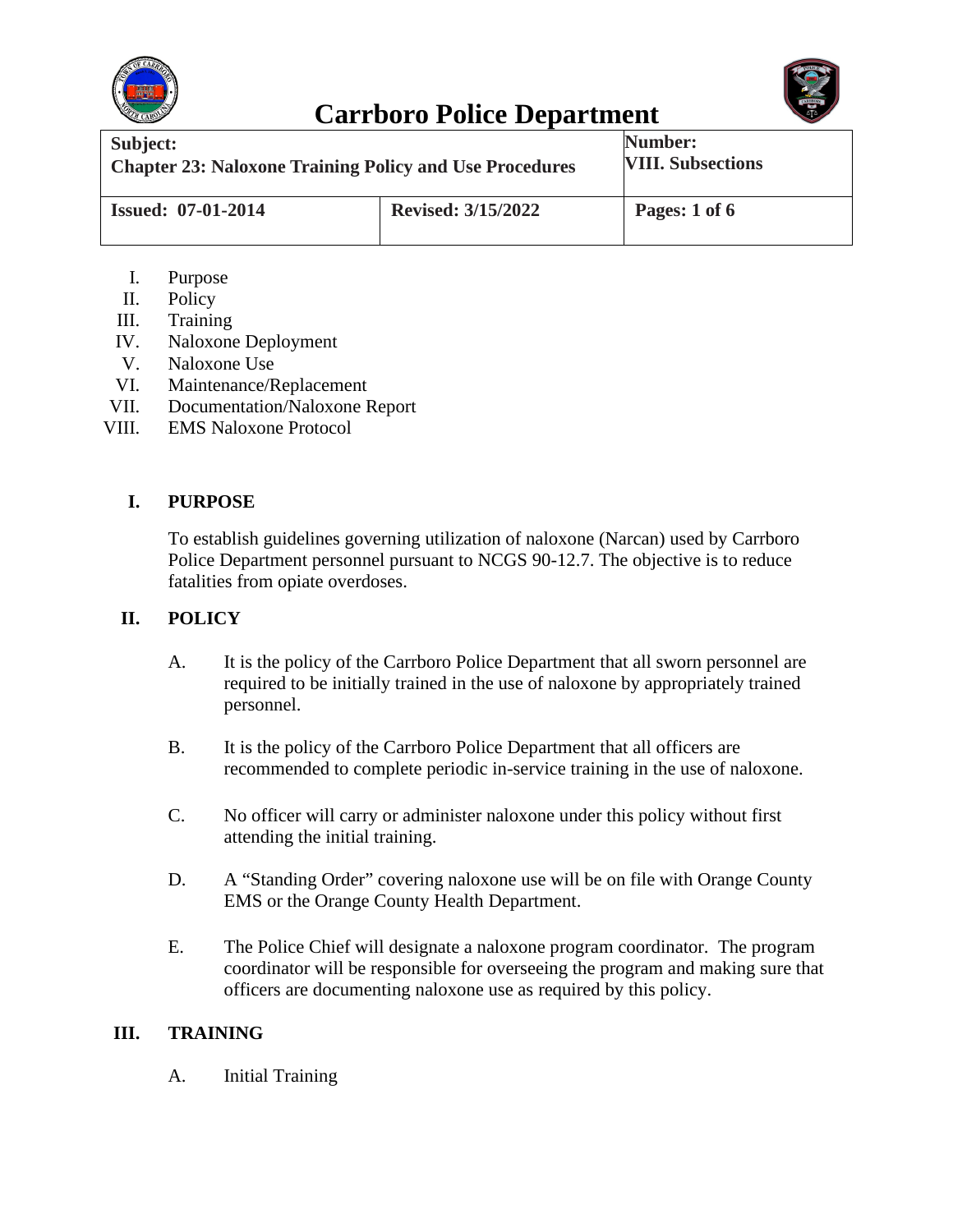



| Subject:<br><b>Chapter 23: Naloxone Training Policy and Use Procedures</b> |                           | Number:<br><b>VIII. Subsections</b> |
|----------------------------------------------------------------------------|---------------------------|-------------------------------------|
| <b>Issued: 07-01-2014</b>                                                  | <b>Revised: 3/15/2022</b> | Pages: 2 of 6                       |

- 1. All sworn personnel will receive initial training that will include the requirements of NCGS 90-12.7(d) that permits use of naloxone. This initial training will include subject assessment (e.g., signs/symptoms of overdose), universal precautions, seeking medical attention, and the use of intra-nasal and/or intra-muscular naloxone as directed in the standing order.
- 2. Upon completion of training, officers will have their training recorded by the In-Service Training Coordinator.
- B. Continuing Education

All sworn officers are encouraged to refresh periodically on the naloxone protocol for law enforcement and to review the naloxone kit assembly video. Both items are on the G: Drive  $\rightarrow$  PD  $\rightarrow$  Naloxone.

### **IV. NALOXONE DEPLOYMENT**

- A. The Carrboro Police Department will initially deploy its naloxone kits in the following locations:
	- 1. Patrol Division vehicles
	- 2. Community Services vehicles
	- 3. School Resource Officers
- B. Location and/or vehicle deployment may be added or decreased as need or budget allows.

### **V. NALOXONE USE**

- A. When an officer decides to deploy the naloxone kit, the officer should follow the "Naloxone for Law Enforcement" protocol from EMS and:
	- 1. Maintain universal precautions;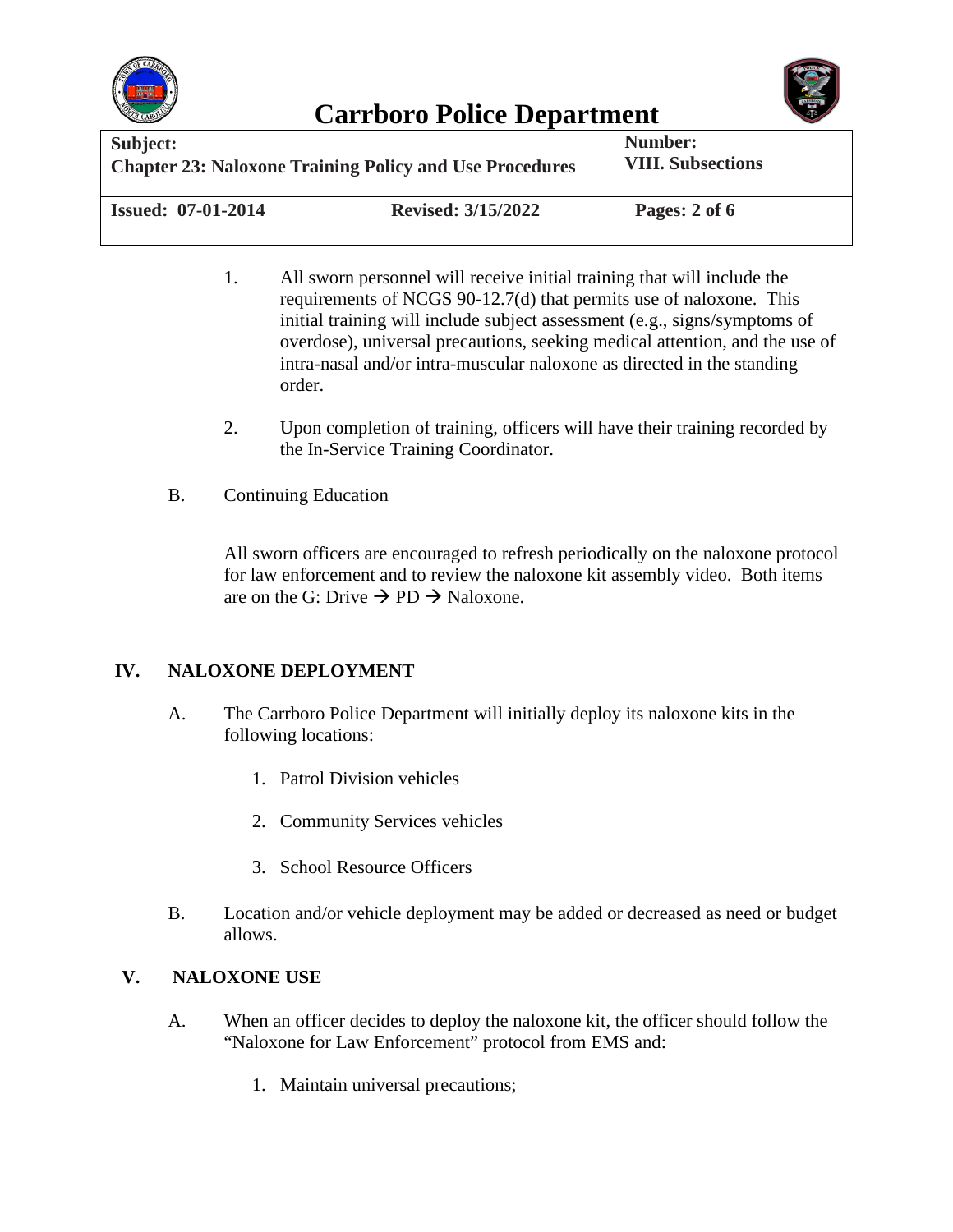



| Subject:                                                       |                           | Number:                  |
|----------------------------------------------------------------|---------------------------|--------------------------|
| <b>Chapter 23: Naloxone Training Policy and Use Procedures</b> |                           | <b>VIII. Subsections</b> |
| <b>Issued: 07-01-2014</b>                                      | <b>Revised: 3/15/2022</b> | Pages: 3 of 6            |

- 2. Perform subject assessment;
- 3. Speak with bystanders, if appropriate, and scan the area for indications of opiate use by the subject;
- 4. Determine subject's level of alertness, look for signs of life, and determine if depressed breathing is occurring;
- 5. Notify the dispatcher that the subject is in a potential overdose state and request Fire and EMS response if they are not already enroute; and
- 6. Use naloxone as outlined in the Department's standing order and the "Naloxone for Law Enforcement" protocol. This protocol is included at the end of this policy for reference.
- B. Once medical personnel arrive, officers will inform the medical personnel of all steps taken prior to Fire Department or EMS arrival.

#### **VI. MAINTENANCE/REPLACEMENT**

First Line Maintenance

- A. An inspection of the naloxone kit shall be the responsibility of the personnel assigned the equipment and should be done each shift.
- B. Missing, damaged, or expired naloxone kits will be reported to the department naloxone coordinator and replaced or pulled out of service as appropriate. The naloxone program coordinator will be responsible for replacing the kits.
- C. It is recommended that Naloxone kits not be left in off-duty police vehicles when the ambient outside temperature will drop below freezing or rise above 90 degrees Fahrenheit.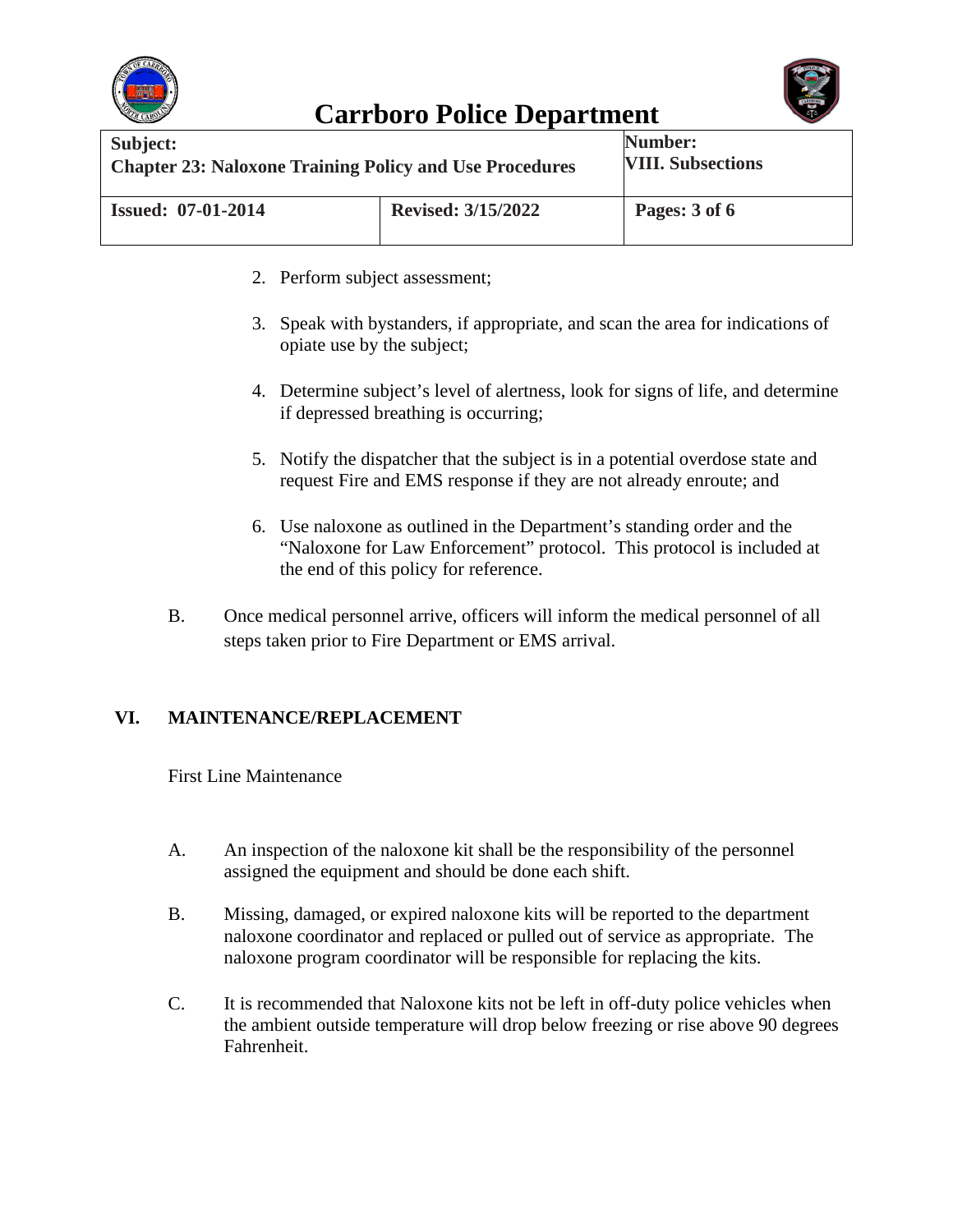



| Subject:                                                       |                           | Number:                  |
|----------------------------------------------------------------|---------------------------|--------------------------|
| <b>Chapter 23: Naloxone Training Policy and Use Procedures</b> |                           | <b>VIII. Subsections</b> |
| <b>Issued: 07-01-2014</b>                                      | <b>Revised: 3/15/2022</b> | Pages: 4 of 6            |

#### **VII. DOCUMENTATION/NALOXONE REPORT**

- A. Upon completing the medical assist and use of naloxone, the officer will submit an incident report detailing the nature of the incident, the care the subject received and the fact that the naloxone was deployed. The officer will also complete an Orange County Law Enforcement Overdose Reversal and Naloxone Administration Reporting Form at the following link: <https://redoak.orangecountync.gov/redcap/surveys/?s=KLA8CTNMPF>
- B. These records must be completed for statistical value of the naloxone program. The document should be retrievable electronically and should be attached to the incident report in RMS.

### **VIII. EMS NALOXONE PROTOCOL**

See next two pages.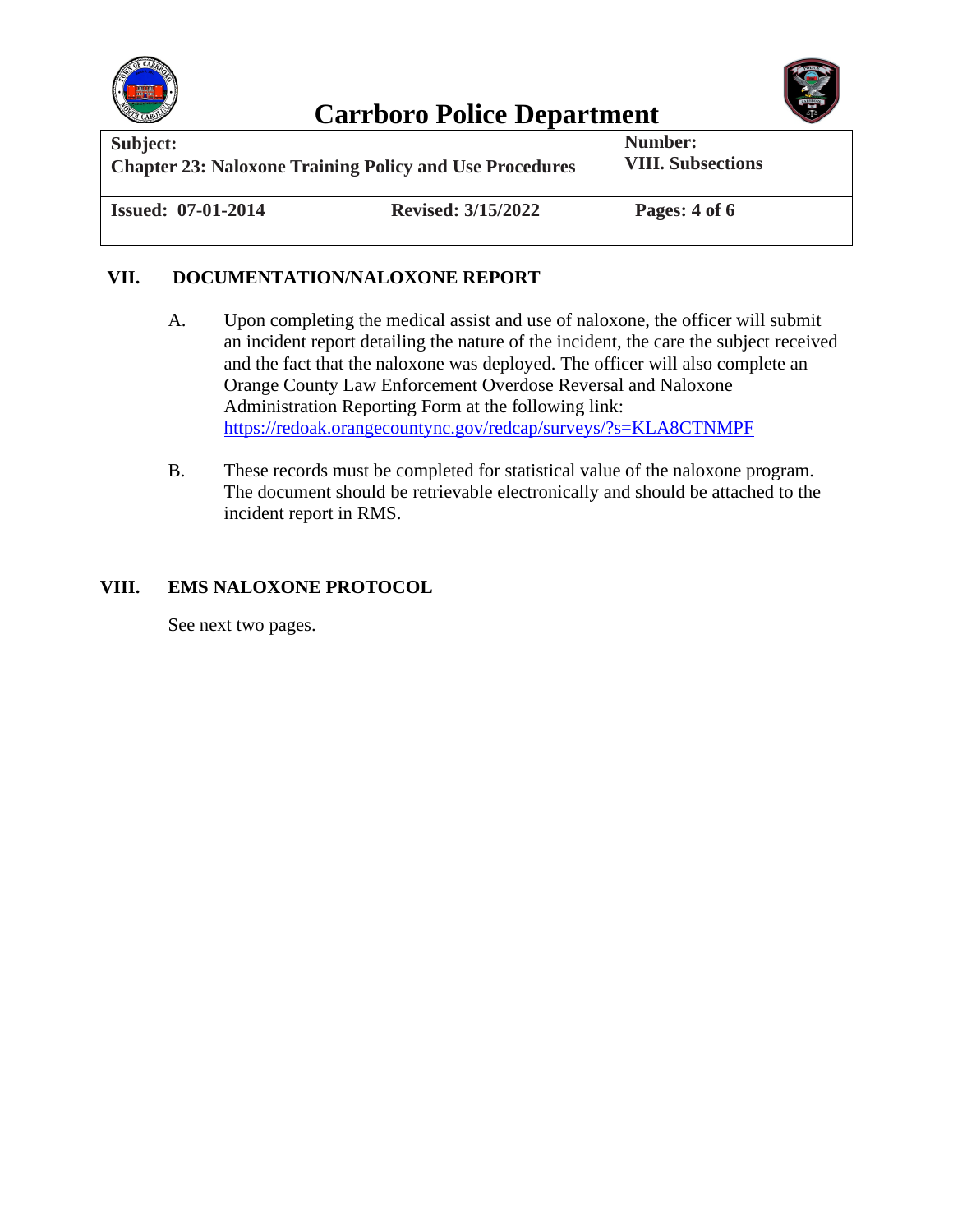



| Subject:                                                       |                           | Number:                  |
|----------------------------------------------------------------|---------------------------|--------------------------|
| <b>Chapter 23: Naloxone Training Policy and Use Procedures</b> |                           | <b>VIII. Subsections</b> |
| <b>Issued: 07-01-2014</b>                                      | <b>Revised: 3/15/2022</b> | Pages: 5 of 6            |